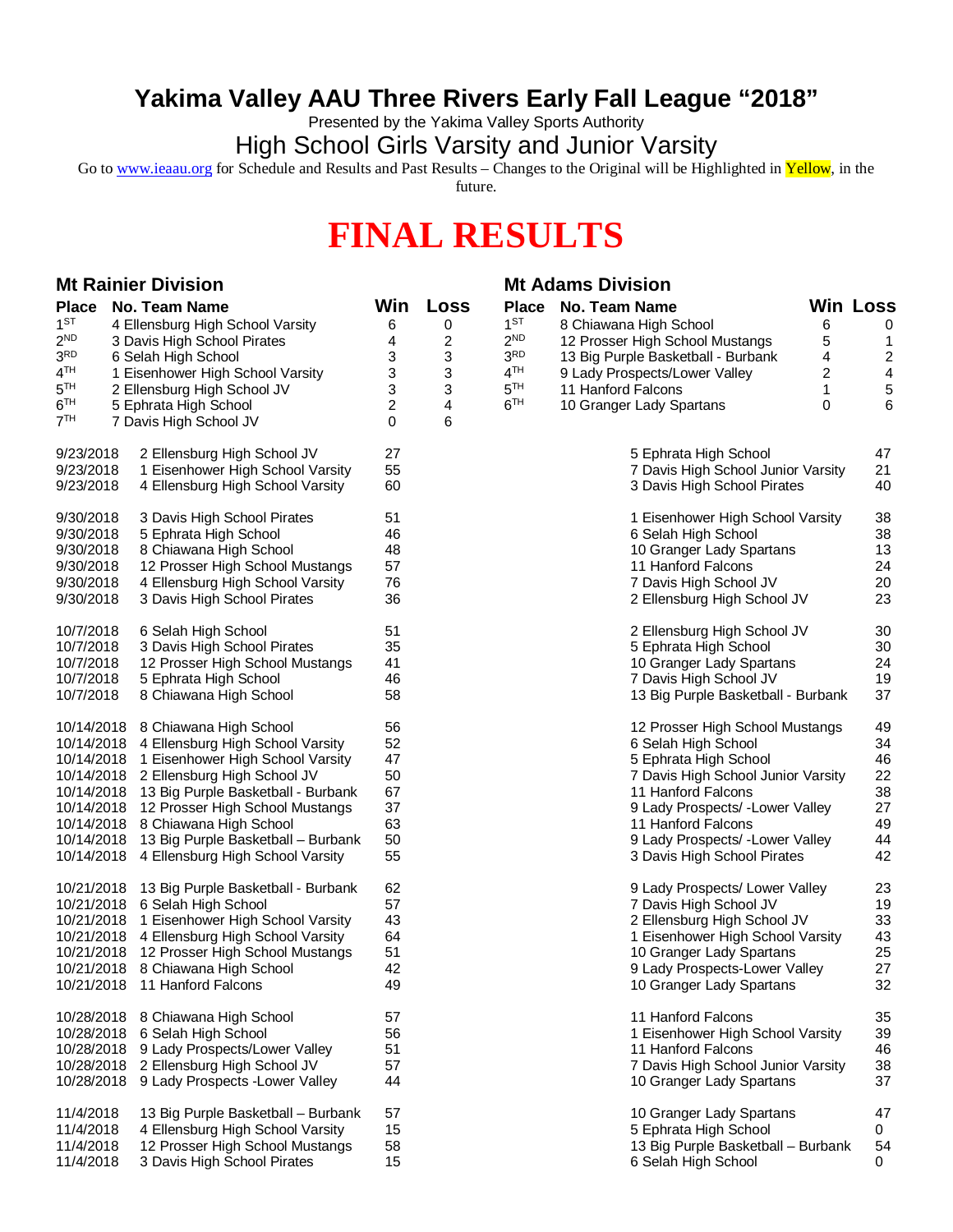**Mt Rainier Division Championship Team Ellensburg HS Varsity Coach: Joseph Race/Dain Ness Players: Kiadyn Whitney, Aucklyn Ness, Payton Lyyski, Dylan Philip, Katie Blume, Madison Kennedy, Larissa Baldovinos, Kaelynn Smith, Kambria Hartrick, Brinley Hagemeier**

**2 nd Place Team Davis HS Players: Lillyanna Keliihananui, Ariz Rodriguez, Torria Deleon, Taylor Trujillo, Roxanne Alvarado, Alexis Rojas, Alexsia Valentinez, Daijah Hyde, Jocelyne Gaytan**

**3 rd Place Team Selah HS Coach: Heather Shurtleff Players: Ashley Shurtleff, Piper Lukas, Kayla Snodgrass, Kylie Wilkey, Roni Rasmussen, Cheyenne Rath, Madison Seely, Jayden Horton, Bailey Watkins, Jade Wold**

**4 th Place Team Ike Varsity Coach: Anthony Tobiness Players: Samantha Valdez, Kayana Bass, Lexianne Tobiness, Mya Morales, Promise Williams, Oralia Rodriguez, Bobbie Rideout, Jessica Valentinez, Christa Jimenez, Monica Forgey**

**5 th Place Team Ellensburg HS JV Coach: Dain Ness Players: Larissa Baldovinos, Madison Kennedy, Lily Case, Kaylee Johnson, Camille Dondji, Layla Wilson, Kaelynn Smith, Talea Gilbertson, Laura Wright**

**6 th Place Team Ephrata HS Coach: Corey Buchert Players: Lanni Elliott, Jordan Clark, Payton Hagy, Isabel Buchert, Mya Buchert, Peyton Follett**

**7 th Place Team Davis HS JV Players: Zyanya Cobb, Ariz Rodriguez, Graciela Rosales, Mollie Walker, Rhena Wheeler, Melody Nuñez, Yanelly Gurrola Anaya, Maria Velazquez De Los San**

**Mt Adams Division Championship Team Chiawana HS Coach: Roman Morales Players: Zyree Raban, Brianne Bunger, Clare Eubanks, Alyssa Agundis, Bailie Bunger, Sydney Guzman, Camryn Cartwright, Delaney Pink, Mykila Burton, Macey Morales, Madison Booth**

**2 nd Place Team Prosser HS Coach: Stormee Van Belle Players: Malia Cortes, Marissa Cortes, Samantha Moritzky, Leila Taylor, Jossy Cooper, Gabby Olivarez, Kathryn Hogue, Abigail Rodriguez, Alyah Martin, Alysen Steinmetz, Mia Oneal**

**3 rd Place Team Big Purple Basketball Coach: Thomas Lee Players: Jadyn Johnson, Taelyn Dyer, Lauren O'Brien, Shayley Larson, Haley Ryckman, Talayjha Talley, Juliana Nelson, Mikael Foltz, Jennifer Jacobo**